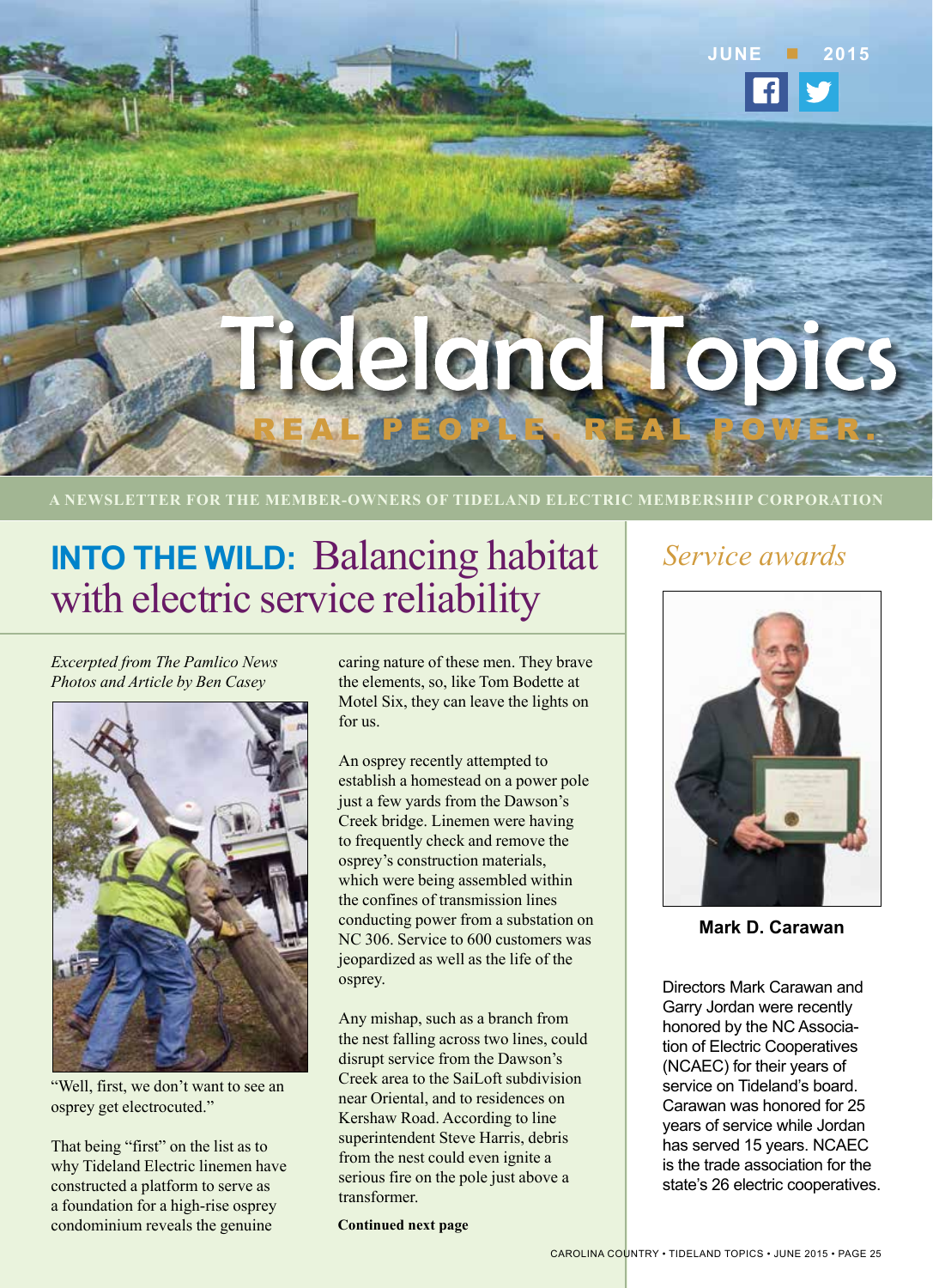

#### **Right-of-Way Maintenance Update**

Tideland has hired Lucas Tree Experts to trim trees in our rightof-way. During June they will work in the following areas:

- Dowry Creek
- **Scranton**
- **Sladesville**
- Rose Bay

and all adjoining small roads & lanes.

**Our contractors will be mowing the rightof-way in Engelhard. Mowing crews may begin working in Ocracoke as well north of the village.** 

#### **OPERATION OSPREY:** continued from page 25

But instead of decrying the inconvenience caused by a bird of prey, Harris' first comments addressed the issue of safety for the bird simply doing what birds do. He naturally noted that having the osprey nest off the pole supporting these transmission lines would be of great practical benefit for the power company and its customers.

Linemen Chris Rice and Tim Ipock constructed a sturdy platform designed to be a foundation for an osprey nest with a front porch perch. They attached it to the top of a



**Bird protection equipment has been installed on the crossarms where the osprey previously attempted to nest**

pole which they planted across the road from the osprey's first choice for a homestead. The new residence is just a few feet from the river's edge, rising through the limbs of a spreading live oak tree.

Choosing this location in the park adjacent to the Dawson's Creek bridge, will hopefully entice the osprey to abandon plans to build

in the midst of dangerous transmission lines. Further testimony to the caring nature of these linemen for the natural world was evidenced when the new pole was being planted. Rice and Ipock took turns using a rope to pull limbs in the live oak tree away from the equipment digging the hole for



**Timmy Ipock secures the wire platform for the osprey condo**

the new pole. Just as they cared for the life of the osprey, they cared for the well-being of the tree that will be a naturally landscaped yard at the base of the osprey condominium.

Will the ospreys move their construction site after this intense effort to save their lives while providing uninterrupted service to electric customers? That remains to be seen. Steve Harris, Chris Rice, and Tim Ipock agree. It's worth the effort to see if this works.

*Tideland wishes to thank Pamlico County and Tim Buck for making property available at the adjacent park on which the osprey pole was erected.*

*(Note: The monthly Manager's Message will resume next month)*



**Osprey platform complete with perch**

### *Former directors, including past president, remembered*



**Jimmy Burbage Ed Duetsch**



Tideland hearts are heavy following the passing of former directors Jimmy Burbage and Edward Duetsch, Jr. Mr. Jimmy served on the Tideland board for 33 years, 10 of which he served as president. He passed away on April 20 and was laid to rest with full military honors.

Mr. Duetsch passed away on May 4 only a few months following the death of his wife Lucille with whom he shared 67 years of marriage. Mr. Duetsch was a native of New Jersey, however Lucille properly "southernized" him and after a 29year career with IBM, the two retired to Fairfield Harbour. Mr. Duetsch served as a co-op director 16 years.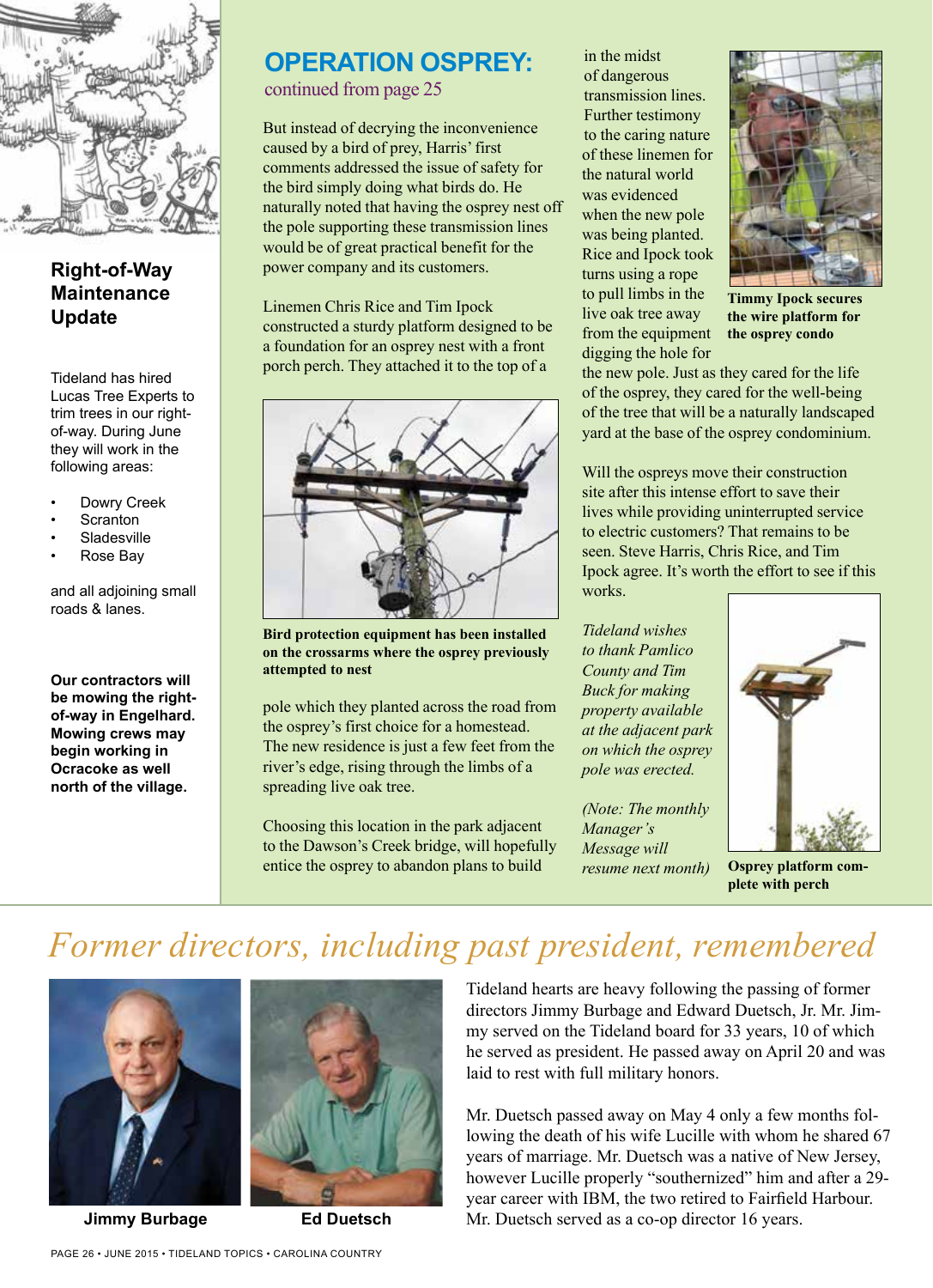# **Co-op scholarship winners named**



**Lucy O'Neal Ocracoke School** Lucy is the daughter of Isaac O'Neal and Matina Robinson. She will major in nursing at East Carolina University, while minoring in nutrition.

**Briana Swain** Northside High

School Briana is the daughter of Brian and Amy Swain of Bath. She will attend East Carolina University, majoring in family and community services.





**Lauren Rogerson** Plymouth High **School** Lauren is the daughter of Rodney and Christi Rogerson of Plymouth. She will study radiography at Wake Tech.

**Trista Spencer** Mattamuskeet Early College HS The daughter of Andrew and Valerie Spencer of Engelhard, Trista will major in English at East Carolina University with a minor in marketing.





**Hollyanne Rogers** Beaufort County Early College HS Hollyanne is the daughter of Jimmie and Diane Rogers. She will study physical therapy at Martin Community College.

**Hayden Tankard** Northside High School

Hayden, the son of Robert and Susan Tankard of Bath, will attend The Citadel. He will major in civil engineering with a minor in business.

#### **Norvia Jennette Northside** High School

The daughter of Walter and Evelyn Jennette of Pantego, Norvia will attend NC Central University where she will major in chemistry.

**Carter O'Neal** Washington High School

Carter is the son of Johnnie and Jenny O'Neal. He will study electrical engineering at Beaufort County Community College.

**Continued next page**

EASONS<br>FIASONS<br>FLEXPAY **REASONS TO ENROLL IN FLEXPAY**

### **1.**

**No security deposit or credit check required to establish service**

### **2.**

**Convert an existing security deposit into an immediate energy prepayment**

### **3.**

**No more electric bills. Ever. Seriously. We're not joking!** 

# **4.**

**No late fees, disconnect or reconnect fees. Ever. Honestly! It's the truth.** 

### **5.**

**Demonstrated reduction in energy consumption between 7 and 12 percent. Turns out when you know how and when you use energy you tend to save.** 

**Learn more about FlexPay @ tidelandemc.com**